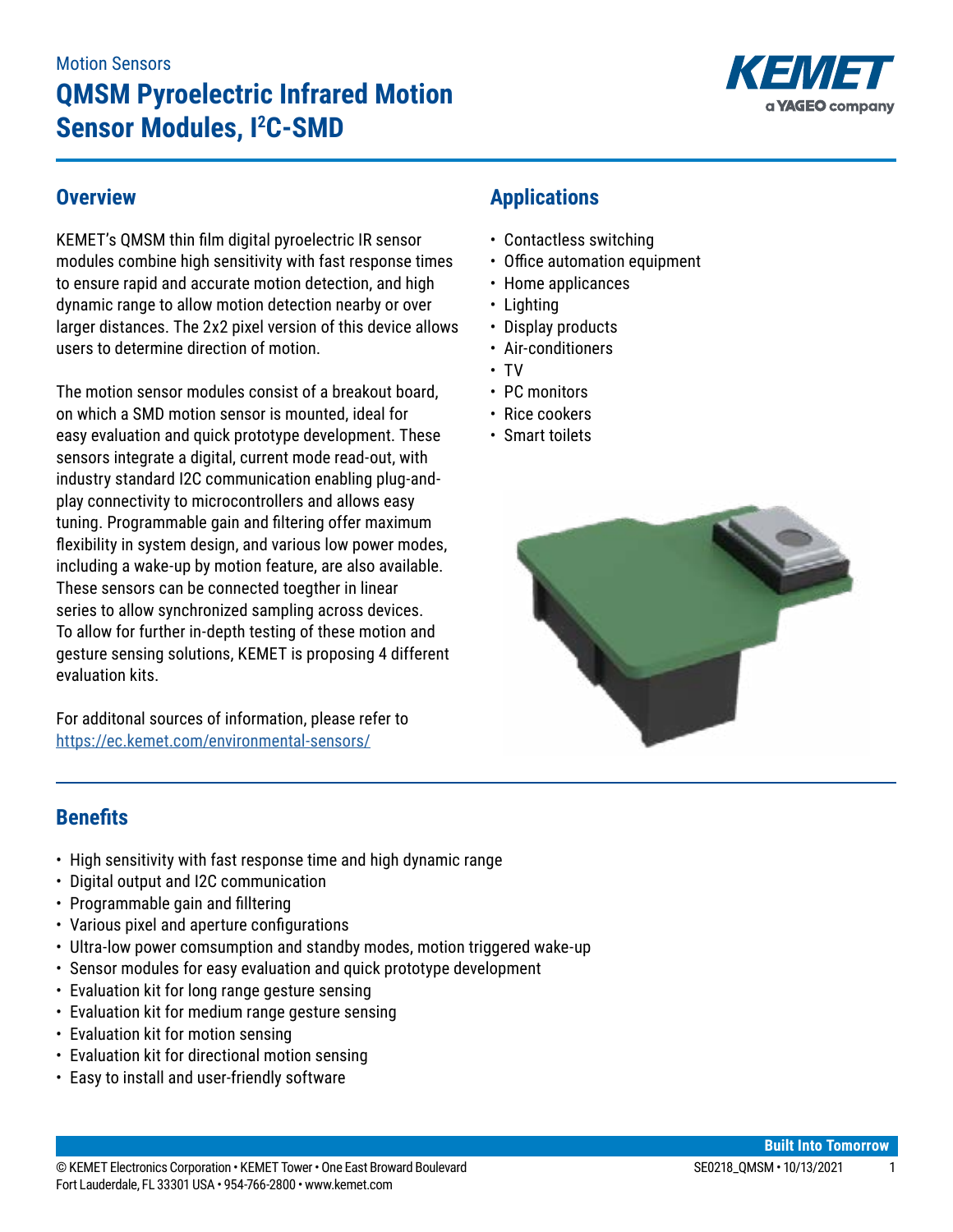# **Ordering Information**

| <b>USE</b>        | <b>QMS</b>                             |                                           |                                                               | 0116                                                                                                                                                                       |            |         |
|-------------------|----------------------------------------|-------------------------------------------|---------------------------------------------------------------|----------------------------------------------------------------------------------------------------------------------------------------------------------------------------|------------|---------|
| Product<br>Family | <b>Series</b>                          | <b>Sensor Type</b>                        | <b>Mounting Type</b>                                          | Specification                                                                                                                                                              | Packaging  | Version |
| Sensors           | $OMS =$<br>SMD IR<br>Motion<br>Sensors | M = Serial module<br>$K =$ Evaluation kit | = Module type 1 or kit type 1<br>L = Lens<br>$S = Small lens$ | $0116 = 1x1$ pixel, 1.65 aperture, 5.0 µm Long Pass<br>$2216$ = 2x2 pixel, 1.65 aperture, 5.0 $\mu$ m Long Pass<br>$2209 = 2x2$ pixel, 0.9 aperture, 5.0 $\mu$ m Long Pass | $0 =$ Bulk | 0       |

## **Environmental Compliance**

All KEMET Motion Sensors are RoHS and REACH Compliant.



*Article 33(1) of the REACH Regulation states that manufacturers and importers of articles (products) are required to notify their customers of the presence of any Substances of Very High Concern (SVHC) in their products exceeding 0.1% by weight and provide instructions on safe use of the product.*

*KEMET Corporation reports regarding the Article 33(1) of REACH Regulation as follows:*

*1. Applicable Product: Motion Sensors (QMS and QMSM series)*

*2. Report for the content of REACH SVHC list:* 

*The product(s) above contains a substance by more than 0.1wt% per product weight that was published in the 8th update of the REACH SVHC substances (December 19, 2012).* 

*3. Regarding the safety of the motion sensors (Piezoceramic products):*

*The Piezoceramic that is used in this product becomes ceramic by sintering powder containing PZT as the main ingredient. It is chemically stable, with minimum risks toward the human body or environment within the intended use of the product. Please note that risks could occur in the case of inhalation or accidental oral uptake of powder ceramics.*

*4. Technical product information on the motion sensors (Piezoceramic products):*

*The manufacturing technique of the "piezoceramic products" whose main ingredient is Lead Titanium Zirconium Oxide (PZT) has been established, and there is no alternative material that can exhibit superior performance than PZT at this moment. Please note that the piezoceramic is listed as an exempt on RoHS (2011/65/EU) AnnexIII (7c.1).*

*5. The responsibility of piezoceramic manufacturers:*

*Piezoceramic manufacturers report information regarding PZT containment in their products to the customers to obey the article 33 of the REACH regulation*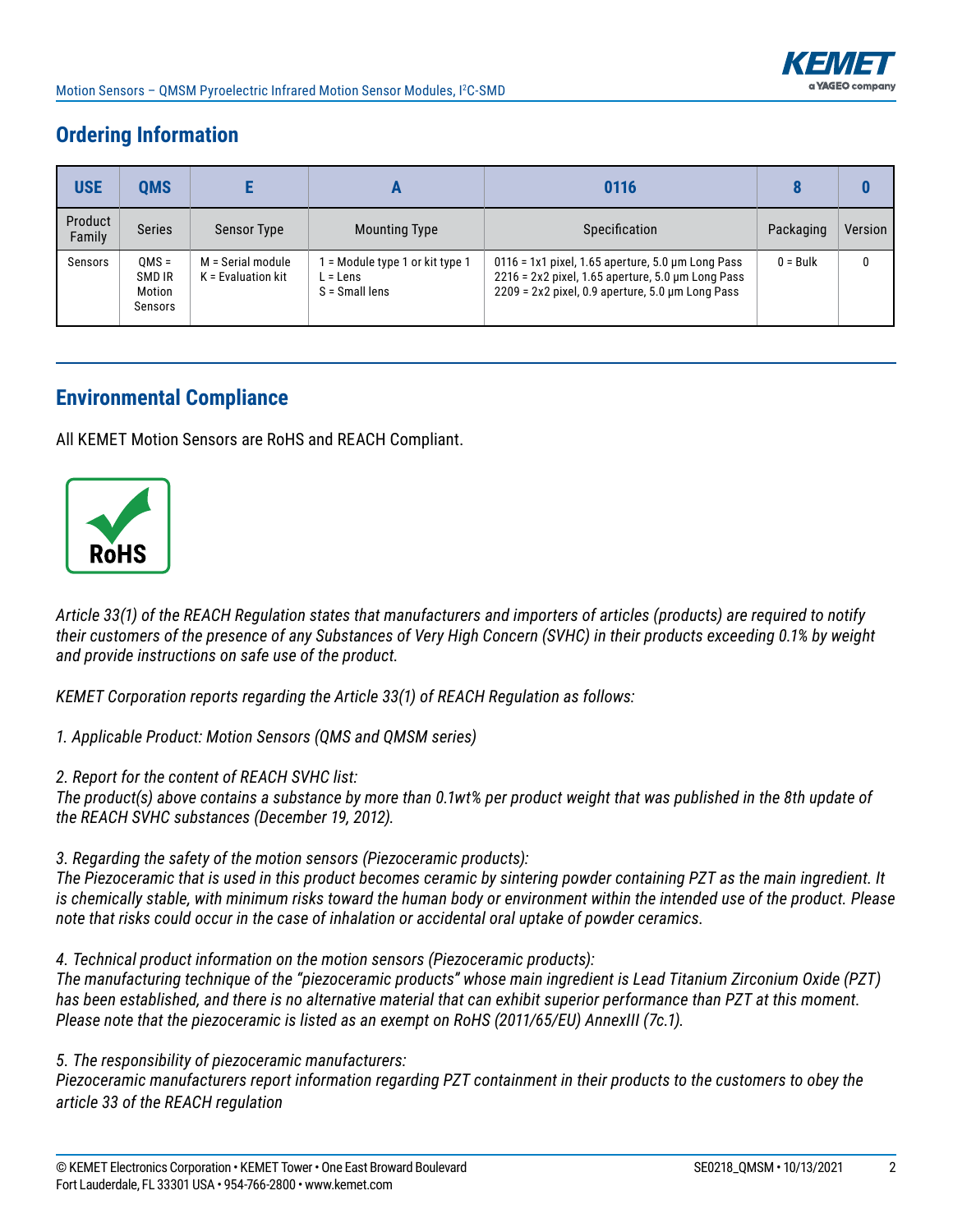

### **Dimensions – Millimeters**





#### **Cable**

Female Connector



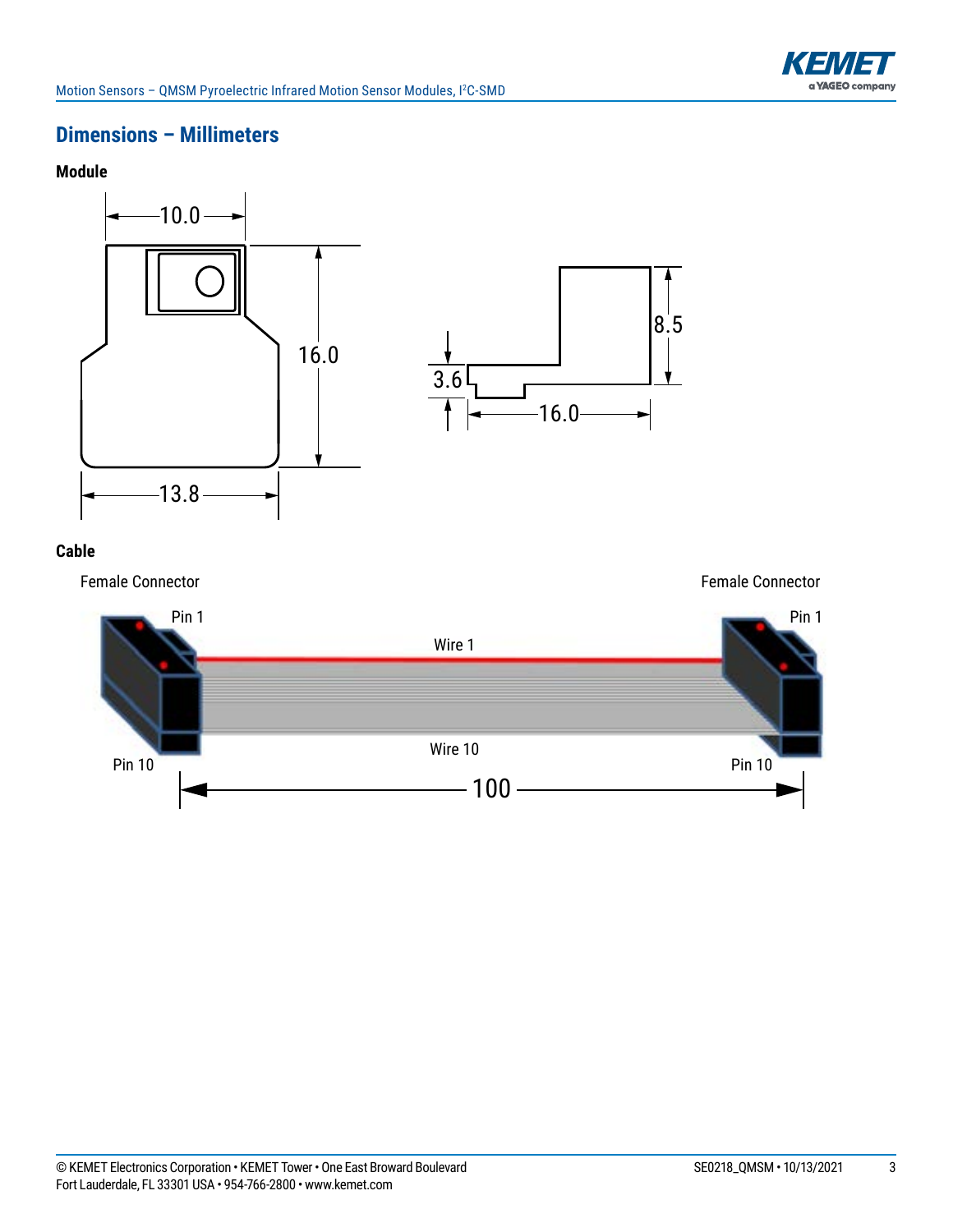

### **Dimensions – Millimeters cont.**

#### **Pin Configuration of the Module**

Outfitted with all necessary components for the 1.8-3.6 V power supply of the device, all functionality of the sensor is routed out to a 10-pin 1.27 mm pitch IDC connector on the back side of the 16 x 13.8 mm PCB. The build height including the socket is 9 mm. They provide up to 1 MHz Fast Mode+ I2 C communication to configure the sensor and read data from it.

|             |    | - 1       |    |         |
|-------------|----|-----------|----|---------|
|             |    |           |    |         |
|             |    |           |    |         |
| $\bullet$ 9 | •7 | $\cdot 5$ | •3 |         |
| •10         | •8 | 6         |    | $\cdot$ |

| Pin | <b>Symbol</b>          | <b>Type</b>    |
|-----|------------------------|----------------|
| 1   | v<br>supply            | Power supply   |
| 2   | Unassigned             |                |
| 3   | SCL (I <sup>2</sup> C) | Digital in/out |
| 4   | SDA (I <sup>2</sup> C) | Digital in/out |
| 5   | СS                     | Digital in     |
| 6   | INT                    | Digital out    |
| 7   | SYNC                   | Digital in/out |
| 8   | <b>CLK</b>             | Digital in/out |
| g   | Unassigned             |                |
| 10  | GND                    | Ground         |

There is a chip select/enable pin and an interrupt output available. The CLK/SYNC pins can be used to feed an external clock signal in to the board or, alternatively, distribute the clock signal of one board to several other boards, thereby creating a synchronized "network"of sensors.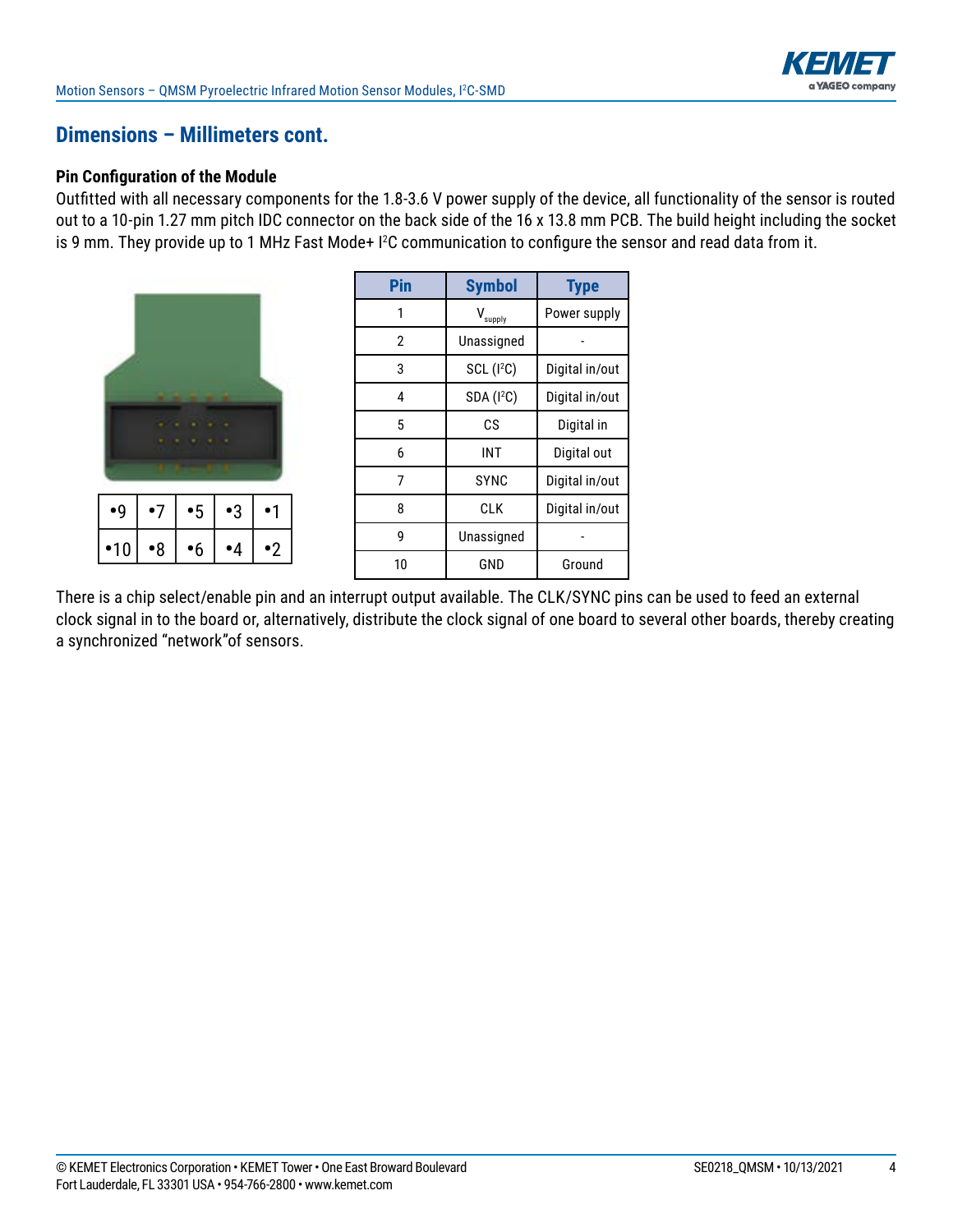

# **Field of View**

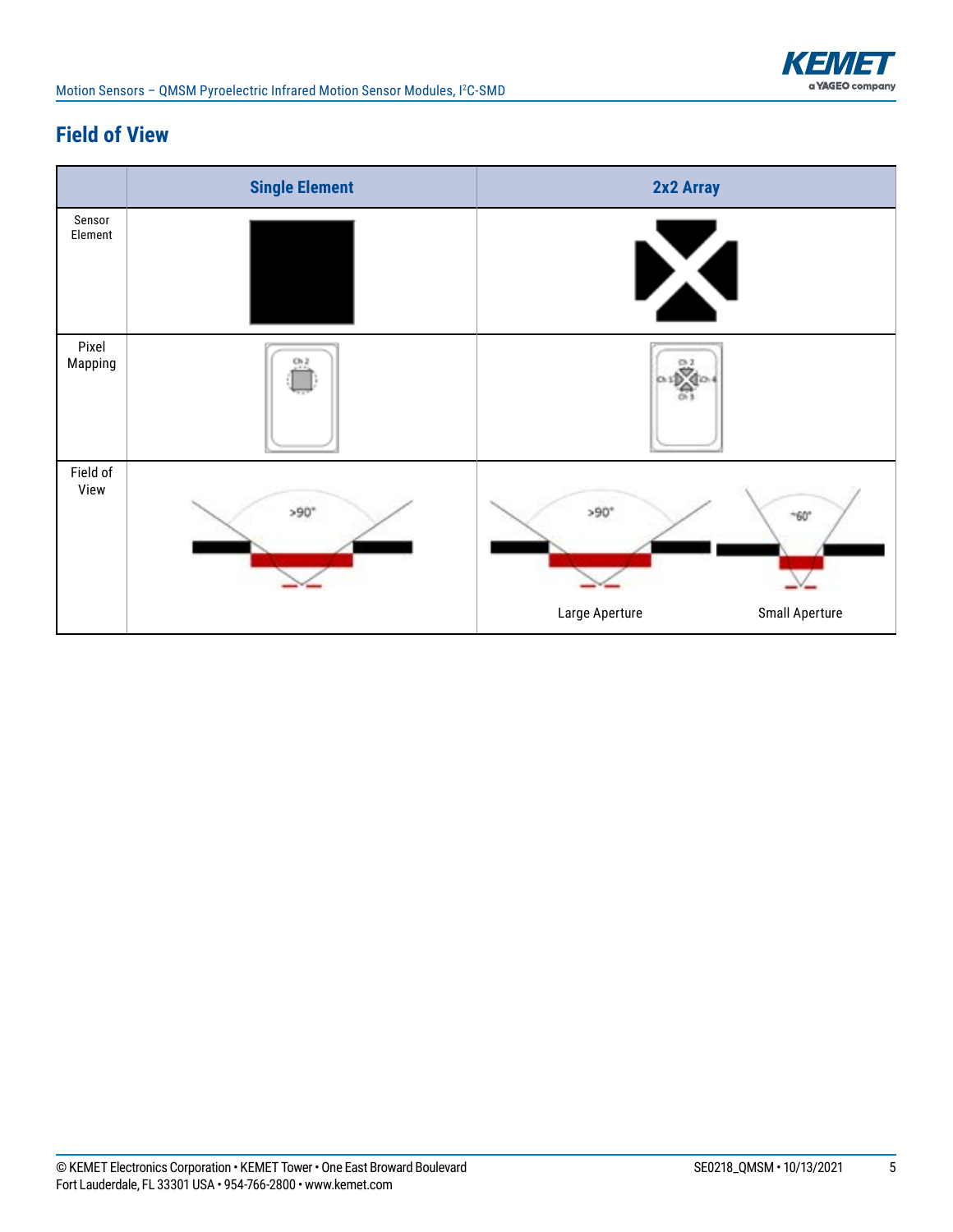

# **Performance Characteristics**

#### **Signal Filtering & Power Modes**

| <b>Power Mode</b><br>(base sample rate) | High Pass Filter - Analog<br>(Hz) |      |      | <b>Fixed</b><br><b>Analog</b><br><b>Low Pass</b><br><b>Filter (Hz)</b> | <b>Fixed</b><br><b>Digital Low</b><br><b>Pass Filter</b><br>(Hz) |     | <b>Digital Low Pass</b><br>Filter (Hz) |       |               | <b>Maximum</b><br><b>ADC</b><br><b>Sampling Rate</b><br>(sps) |      |       |
|-----------------------------------------|-----------------------------------|------|------|------------------------------------------------------------------------|------------------------------------------------------------------|-----|----------------------------------------|-------|---------------|---------------------------------------------------------------|------|-------|
| Normal Power Mode                       | 0ff                               | I.O  | 2.0  | 4.0                                                                    | 8.0                                                              | 600 | 250                                    | 180.0 | 90.0          | 45.0                                                          | 22.5 | 1,000 |
| <b>Low Power Mode</b>                   | 0ff                               | 0.17 | 0.33 | 0.66                                                                   | l.30                                                             | 100 | 42                                     |       | 30.00   15.00 | 7.50                                                          | 3.75 | 166   |

| <b>Item</b>       | <b>Mode</b>           | <b>Description</b>                                  | <b>Typical Current</b><br><b>Consumption</b><br>(1.8 V, room temperature) |
|-------------------|-----------------------|-----------------------------------------------------|---------------------------------------------------------------------------|
|                   | Normal Power Mode     | Normal power consumption, 1 kHz maximum sample rate | $22 \mu A$                                                                |
| Power consumption | Low Power Mode        | Low power consumption, 166 Hz maximum sample rate   | $3.5 \mu A$                                                               |
|                   | Normal Operation Mode | Sensor signal readout over I <sup>2</sup> C         | $22 \mu A$                                                                |
| Operational state | Sleep Mode            | Hardware interrupt on infrared trigger              | 21 µA (Normal Power Mode)<br>3.5 µA (Low Power Mode)                      |
|                   | Power Down Mode       | Sensor is disabled                                  | $1.1 \mu A$                                                               |

#### **Infrared Frequency Characteristics**





#### **Typical Frequency Response in Low Power Mode**



#### **Typical Frequency Response at Different Gain Settings**

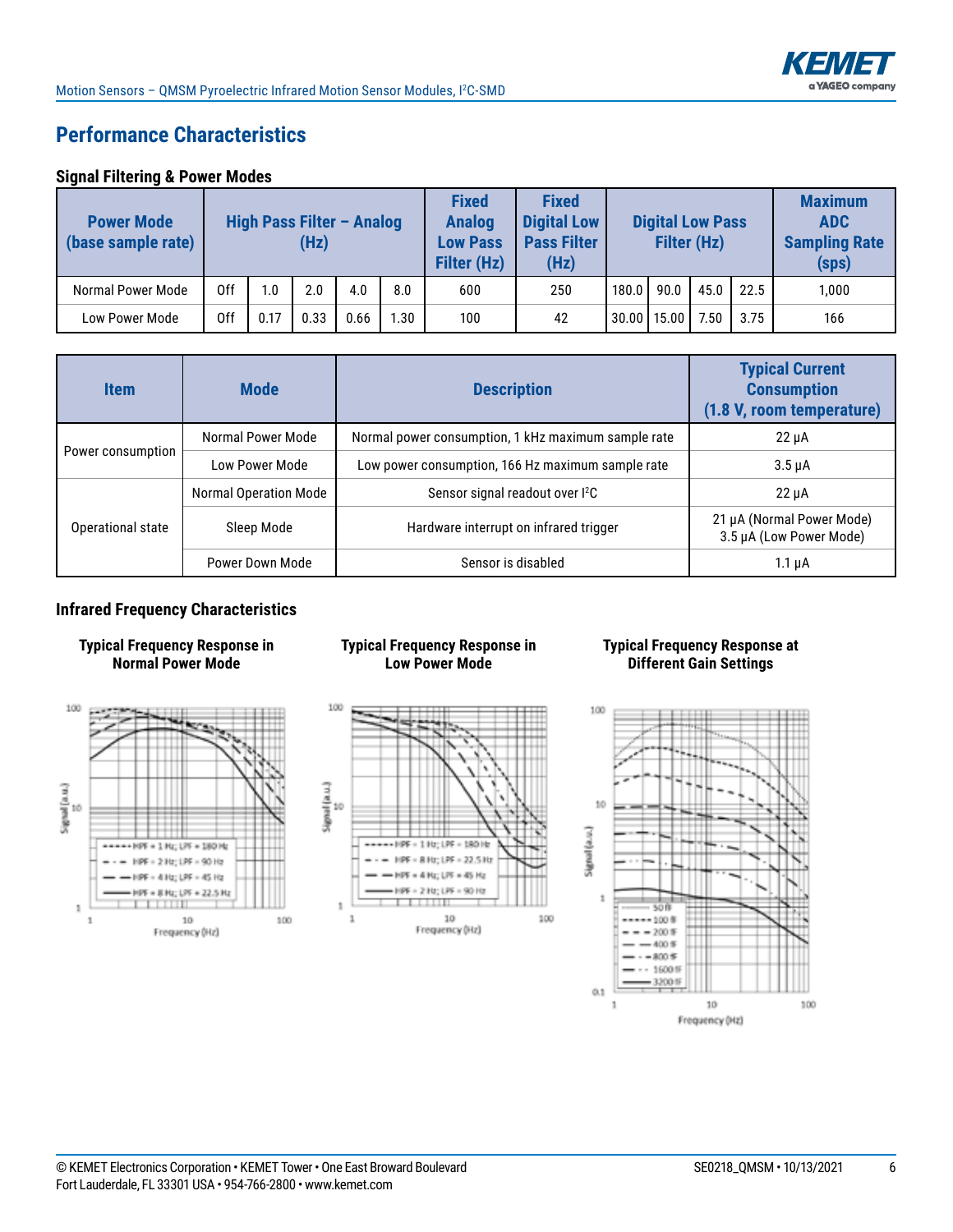

# **Part Number Specifications**

#### **Electrical Characteristics**

| <b>Supply</b><br><b>Voltage</b><br>(V) | <b>Supply</b><br><b>Current</b><br>(µA) Typical | <b>Digital I/O</b>             | <b>ΔΣ ADC</b><br>at 1 ksp | <b>Operating</b><br><b>Temperature</b><br>Range (°C) | <b>Storage</b><br><b>Temperature</b><br>Range (°C) | <b>Sensor</b><br><b>Read-out</b> | <b>Configurable</b>                                       |
|----------------------------------------|-------------------------------------------------|--------------------------------|---------------------------|------------------------------------------------------|----------------------------------------------------|----------------------------------|-----------------------------------------------------------|
| 1.75 to 3.60                           | 1 to 23                                         | ${}^{12}C$<br>(FM+ compatible) | 15 bit                    | $-40$ to $+85$                                       | $-40$ to $+110$                                    | Current mode                     | Gain<br>Digital filtering<br>Sampling rate<br>Power modes |

### **Part Number (Module)**

| <b>Part</b><br><b>Number</b> | <b>Including</b><br><b>Sensor</b> | <b>Filter</b><br><b>Aperture</b><br>(mm) | <b>Element</b><br><b>Size</b><br>(mm <sup>2</sup> ) | $D*1$<br>$(cm\sqrt{Hz/W})$<br><b>Typical</b> | NEP <sup>1</sup><br>$(W/\sqrt{Hz})$<br><b>Typical</b> | <b>Time</b><br><b>Constant</b><br>$(ms)$ at<br>$10 - 20$<br><b>Hz peak</b> | <b>Filter</b>            | <b>Weight</b><br>(gr) |
|------------------------------|-----------------------------------|------------------------------------------|-----------------------------------------------------|----------------------------------------------|-------------------------------------------------------|----------------------------------------------------------------------------|--------------------------|-----------------------|
| USEQMSM1011600               | USEQMSEA011680                    | $\varphi$ 1.65                           | 0.410<br>$(1$ pixel)                                | $2.5 \times 10^8$                            | $2.7 \times 10^{-10}$                                 |                                                                            | $5.0 \mu m$<br>Long Pass | 5.40                  |
| USEOMSM1221600               | USEOMSEA221680                    | $\varphi$ 1.65                           | 4 x 0.057<br>$(4$ pixel)                            | $5.5 \times 10^{8}$                          | $0.4 \times 10^{-10}$                                 | ~10                                                                        |                          | 5.40                  |
| USEQMSM1220900               | USEQMSEA220980                    | $\varphi$ 0.90                           | 4 x 0.057<br>(4 pixel)                              |                                              |                                                       |                                                                            |                          | 5.40                  |

*1 10 Hz, 500 K, room temperature, without window and optics.*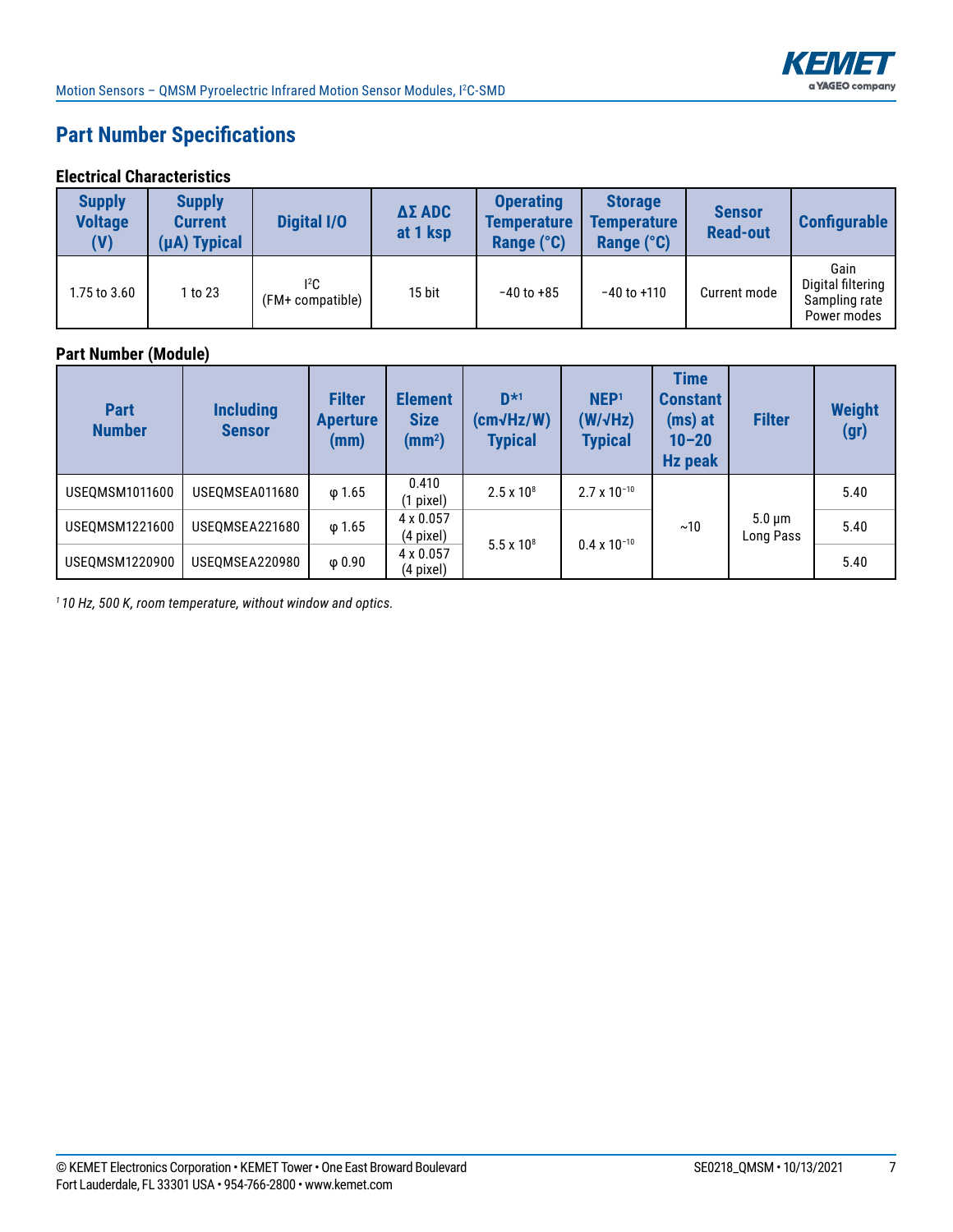# **Evaluation Kits**

#### **Control Board for Module**

| <b>Part Number</b> | Use                              | <b>Includes</b>                                                                                | <b>Weight</b> |
|--------------------|----------------------------------|------------------------------------------------------------------------------------------------|---------------|
| USEOCSK0000000     | <b>Control Board for Modules</b> | Preassembled backplane PCB<br>USB communications cable<br>Ribbon cable, optional use (up to 4) | $250$ gr      |



USEQCSK0000000 can flexibly host up to four modules. With no hardware design work required, a combination of this backplane board and any of the attached SMD sensors can produce infrared sensor signal measurements out of the box in the early evaluation and design stages. This control board is provided with PC software allowing the user to configure and read out each of the SMD sensors connected. The sensor data is visualised in real time on a scope plot in the user interface. A csv file capture facility records the digital signals from the sensors for further processing by the user.

#### **Evaluation Kits**

- **•** Quick prototype development **•** Easy to install software
	-
- **•** Easy way to evaluate **•** Digital output
- 

KEMET offers a 4 different evaluation kits which have the sensor products at their core, to allow for low cost, low power, non-contact mid IR motion, presence and gesture detection, with or without Fresnel lenses. These evaluation kits can be connected to PCs over a micro-USB port.

All evaluation systems are provided with Windows PC software, which allows sensor configuration, sensor signal visualisation and data capture to CSV, and also additional application related functions in some cases.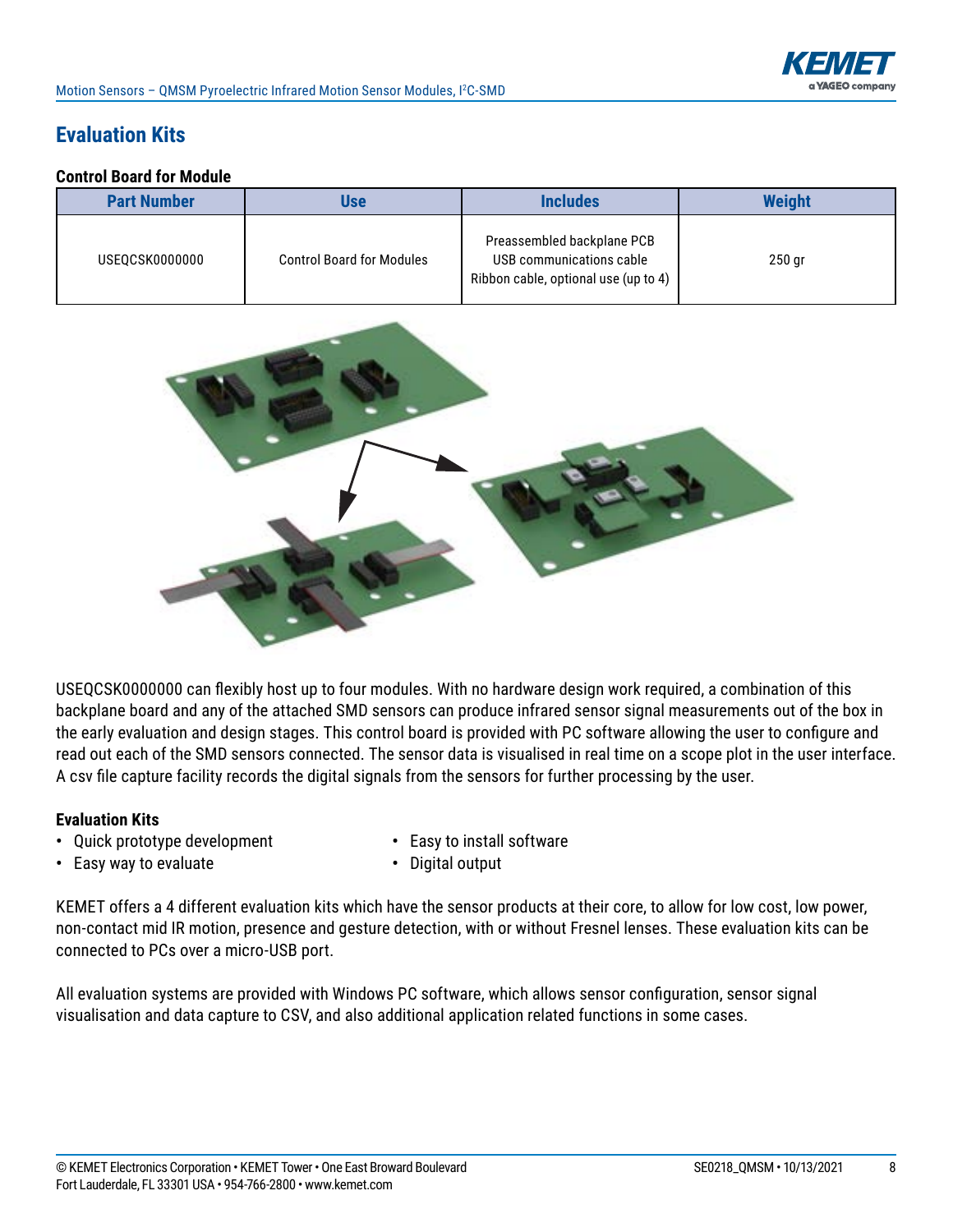

# **Evaluation Kits cont.**

| <b>Part Number</b> |                | Use                                         | <b>Includes</b>                                                                                   | <b>Weight</b> |
|--------------------|----------------|---------------------------------------------|---------------------------------------------------------------------------------------------------|---------------|
|                    | USEQMSKL011600 | <b>Motion Sensing,</b><br>with Fresnel Lens | <b>SMD Motion Sensing Kit</b><br>Sensor USEQMSEA011680 1px 5.0 µm LWP<br>USB communications cable | 300 gr        |

| <b>Part Number</b> |                | Use                                              | <b>Includes</b>                                                                                   | <b>Weight</b> |
|--------------------|----------------|--------------------------------------------------|---------------------------------------------------------------------------------------------------|---------------|
|                    | USEQMSKL221600 | Directional Motion Sensing,<br>with Fresnel Lens | <b>SMD Motion Sensing Kit</b><br>Sensor USEQMSEA221680 2x2 5.0 µm LWP<br>USB communications cable | $300$ gr      |

| <b>Part Number</b> |                | <b>Use</b>                                       | <b>Includes</b>                                                                                                       | <b>Weight</b> |
|--------------------|----------------|--------------------------------------------------|-----------------------------------------------------------------------------------------------------------------------|---------------|
|                    | USEQMSKS221600 | Long Range Gesture Sensing,<br>with Fresnel Lens | <b>SMD Motion Sensing Kit</b><br>Sensor USEQMSEA221680 2x2 5.0 µm LWP<br>(large aperture)<br>USB communications cable | $300$ gr      |

| <b>Part Number</b> |                | <b>Use</b>                                 | <b>Includes</b>                                                                                                       | <b>Weight</b> |
|--------------------|----------------|--------------------------------------------|-----------------------------------------------------------------------------------------------------------------------|---------------|
|                    | USEQMSK1220900 | Medium Range Gesture Sensing,<br>no optics | <b>SMD Motion Sensing Kit</b><br>Sensor USEQMSEA220980 2x2 5.0 µm LWP<br>(small aperture)<br>USB communications cable | 300 gr        |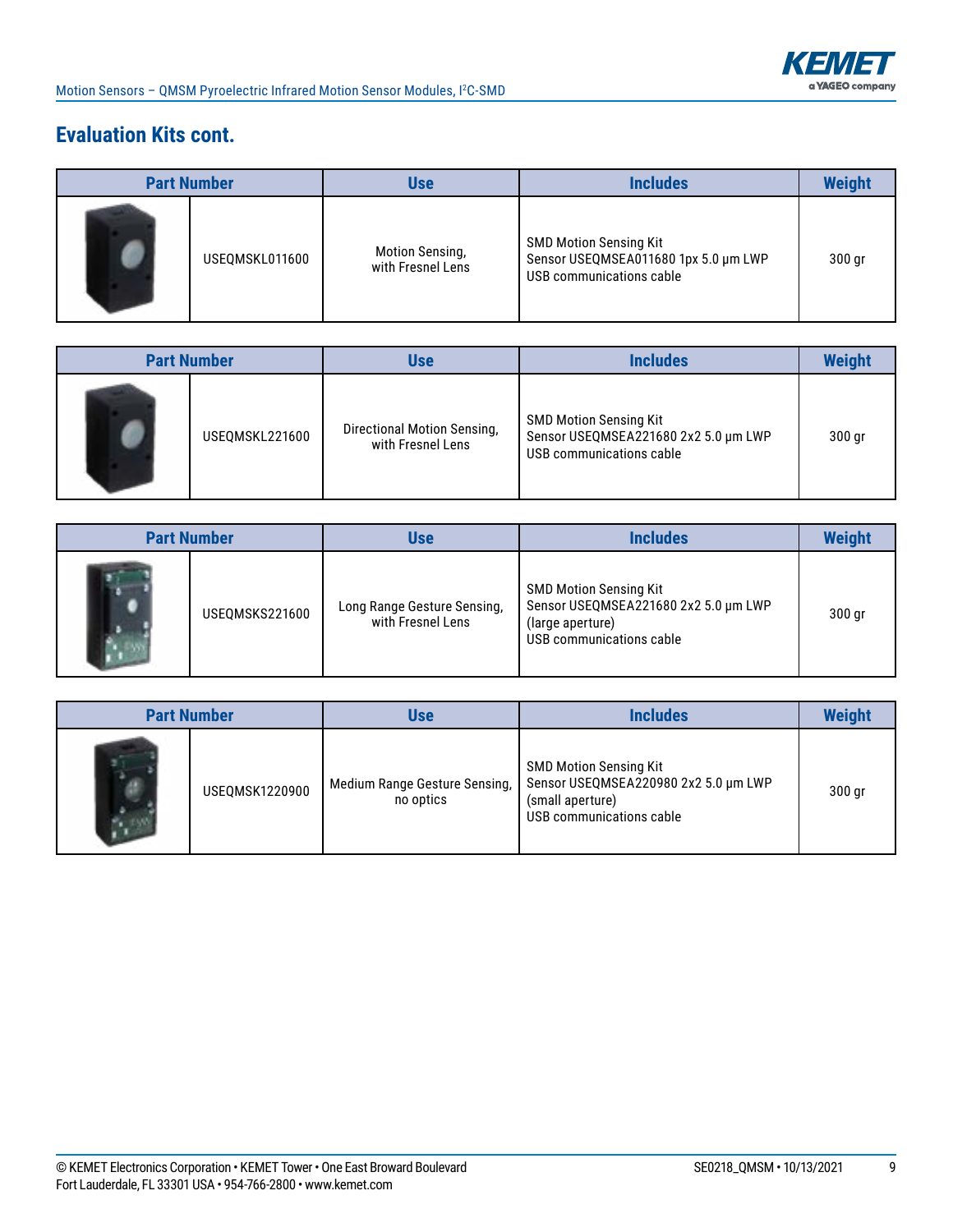

# **Packaging**

| <b>Part Number</b> | <b>Packaging Type</b>     | <b>Piece per Bag</b> |
|--------------------|---------------------------|----------------------|
| USEOMSM*******     | <b>ESD Protective Bag</b> |                      |

| <b>Part Number</b> | <b>Packaging Type</b> | <b>Piece per Box</b> |
|--------------------|-----------------------|----------------------|
| USEQCSK0000000     |                       |                      |
| USEQMSKL011600     |                       |                      |
| USEQMSKL221600     | Cardboard Box         |                      |
| USEQMSKS221600     |                       |                      |
| USEQMSK1220900     |                       |                      |

## **Handling Precautions**

Pyroelectric Infrared Sensors should be kept away from indirect and direct sunlight, the headlights of cars, wind, and exposure to strong vibration and strong shock.

Do not use in water, alcohol ETA, corrosive gas or under sea breeze.

Do not expose to corrosive substances.

Do not drop or apply any mechanical stress.

The performance of this device can be affected by ESD. Precautions should be used when handling and installing the sensor. Precision devices such as this sensor can be damaged or caused not to meet published specification due to ESD. Please note that there is limited ESD protection built-in as the device is optimised for low power consumption and low noise operation. Human Body Model (HBM), per JS-001: 2,000 V.

Pyroelectric Infrared Sensors should be stored in normal working environments. Do not expose to high temperatures, high humidity, corrosive atmospheres, and avoid long-term storage. KEMET recommends that ambient storage conditions are <30°C and <60% relative humidity and that maximum storage temperature does not exceed 110°C. Atmospheres should be free of chlorine and sulfur-bearing compounds.

Temperature fluctuations should be minimized to avoid condensation on the parts. The stock of sensors should be used promptly, preferably within 24 months of receipt.